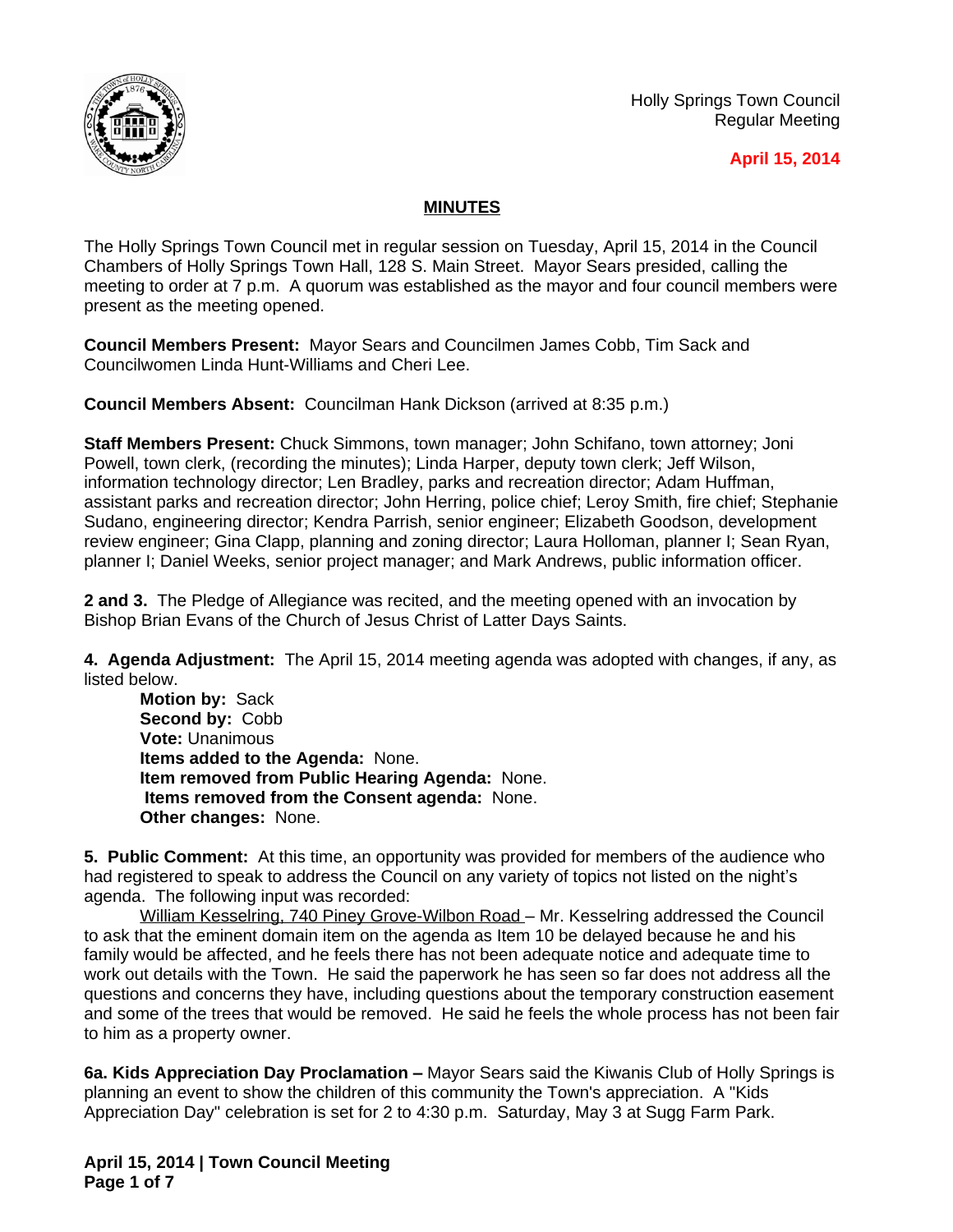He presented a mayoral proclamation pronouncing May 3, 2014 as "Kids Appreciation Day" in Holly Springs to commemorate this event.

The Terrific Kids program as well as Kids Appreciation Day are projects of the Kiwanis Club of Holly Springs.

KA Day is one of the most anticipated annual family-focused, fun-filled events for Holly Springs' kids, their families, and our schools. It enables our families and our business community to join with our schools to celebrate the end of the school year.

It is presented by the Town of Holly Springs Parks and Recreation and the Kiwanis Club of Holly Springs—a civic club that is dedicated to serving the children of Holly Springs. Kiwanians are part of a worldwide civic organization that make "Young Children: Priority One." Each year attendees enjoy a community festival and the Kiwanians highlight students and a teacher chosen by their schools as "Terrific Kids" and "Terrific Teacher."

**Action:** None.

**7a. Jones Park Disc Golf Course -** Mr. Harasti addressed the Council, saying his neighbor would not be attending.

He said he has concerns about the disc golf course being installed at Jones Park.

He said his property is adjacent to the new disc golf course and feels the tee box behind hisr home is too close to his property and not exactly in keeping with the plans that were presented at the Council meeting.

Mr. Harasti said he recalls that the plans presented had a buffer and that the closest he expected the disc golf course to come to his property was 200 feet; however, it appears that a tee box has been installed immediately beyond the fence.

Mr. Harasti said he is concerned that his family and pets will be directly impacted by people climbing over a fence to retrieve a disc.

Mr. Harasti said he feels the Town should either:

- Build the course as originally planned; or
- Plant trees to provide a barrier of Leland Cypress, red tips or similar landscaping for residents.

Mr. Bradley was asked to address the Council. He did so and explained that the disc golf course layout was changed when an opportunity arose to build an 18-hole course instead of the original 9-hole and at a fraction of the cost. He said he had not been approached by Mr. Harasti to be made aware of a problem, but he did meet with a neighbor, who was satisfied with his explanation.

**Action:** Council asked Mr. Harasti to meet with Mr. Bradley to discuss the issue and concerns.

**8a. Public Hearing: Special Exception Use Petition 14-SEU-01 -** Mr. Ryan said American Tower, LLC has submitted a Special Exception Use petition for a 199-foot monopole communication tower and fenced compound to be located on 0.46 acres of 1129 N. Main Street adjacent to the North Main Athletic Complex. Telecommunication towers may be allowed as a special exception uses in all districts if they meet all development standards outlined in the Unified Development Ordinance as presented in this report.

He said the tower and compound would be accessed by a paved driveway off of N. Main Street and would be screened around the perimeter by a 10-foot tall black vinyl coated chain link fence, with fence screening mesh, and a 10-foot wide landscape buffer of Red Maple and Leland Cypress Trees. An A-20 perimeter yard buffer would provide additional screening of the property and compound area.

Applications for new telecommunication towers shall demonstrate that all efforts have been exhausted to locate the proposed telecommunications antennas upon existing telecommunications towers, buildings or structures in the geographical area of the proposed telecommunications antennas. The applicant has submitted written affidavits and supporting documentation demonstrating that there are no existing towers or structures of comparable height capable of

**April 15, 2014 | Town Council Meeting Page 2 of 7**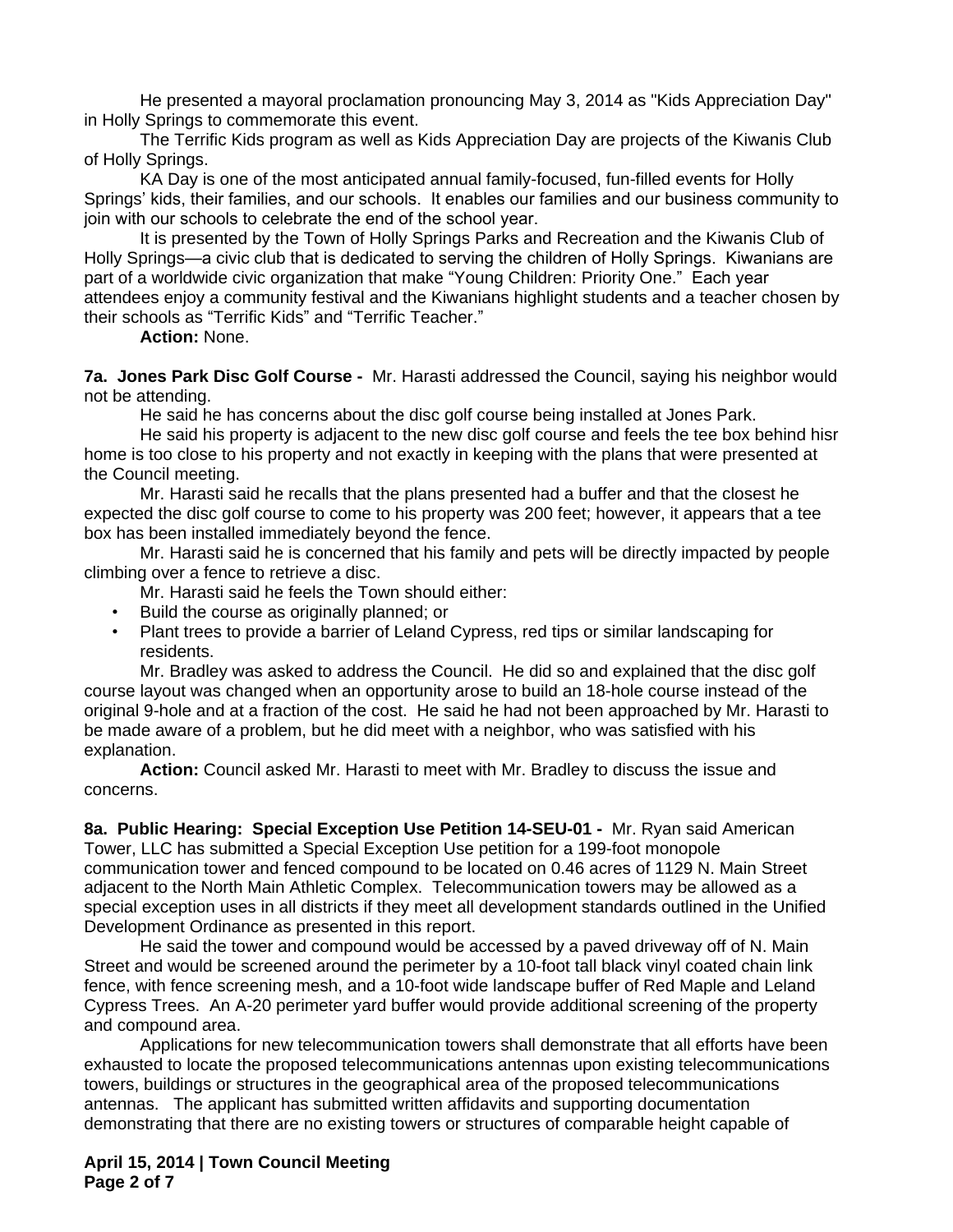supporting colocation within one mile of the proposed site.

He said the applicant has submitted color photo simulations for the proposed telecommunications tower (included in the attachments), as viewed from N. Main Street, to demonstrate what reasonably could be expected if the tower is approved.

Applicants requesting a Special Exception Use must be able to demonstrate that all required Findings of Fact are being met. The Town Council through the public hearing and sworn testimony must be able to make findings that these facts will be met and/or adhered to as part of the motion. If the Town Council determines that a fact cannot be met or adhered to, then the Special Exception should be denied.

He noted that the Planning Board had reviewed the petition and recommends approval.

With that explanation completed, Mayor Sears opened the public hearing to accept sworn testimony. The following testimony was recorded under oath administered by the Deputy Town Clerk:

David Robinson, an attorney in the office of Nexsen Pruet, the applicant – Mr. Robinson provided a detailed presentation illustrating how the tower would likely blend in well with surrounding properties, including the lights of the North Main Athletic Complex. He said the tower would improve wireless and phone service to an area that really needs it.

In addressing some concerns about a catastrophic event that might fell the tower, he explained that it would like withstand most acts of nature, but is also designed to collapse within itself rather than falling over. He said the North Main Athletic Complex property would be safe.

Graham Herring, GRI, a property value appraiser employed by American Tower – Mr. Herring said, in his expert opinion, the tower would pose no adverse impacts on property values to neighboring property.

There being no further testimony, the public hearing was closed.

**Action #1:** The Council approved a motion to make and accept the findings of fact to be recorded in the minutes for Special Exception Use Petition #14-SEU-01 to allow for a Communication Relay Tower in the LB: Local Business District at 1129 N. Main Street as submitted by Nexsen Pruet, PLLC.

### Special Exception Use Findings of Fact:

A special exception use may only be granted upon the presentation of sufficient evidence to enable a written determination that:

- a. The proposed use will not be injurious to the public health, safety, comfort, community moral standards, convenience or general welfare;
- b. The proposed use will not injure or adversely affect the adjacent area;
- c. The proposed use will be consistent with the character of the district, land uses authorized therein, and the Town of Holly Springs Comprehensive Plan;
- d. The proposed use shall conform to all development standards of the applicable district (unless a waiver of such development standards is requested as part of the special exception use petition and approved as set forth above, in which case the proposed use shall conform to the terms and conditions of such waiver).
- e. Access drives or driveways are or will be sufficient in size and properly located to: ensure automotive and pedestrian safety and convenience, traffic flow as set forth in Section 7.09 – Pedestrian Circulation and Vehicular Area Design; and, control and access in case of fire or other emergency;
- f. Off-street parking areas, off-street loading areas, trash enclosures, trash pick-up and removal, and other service areas are located so as to be safe, convenient, allow for access in case of emergency, and to minimize economic, glare, odor, and other impacts on adjoining properties and properties in the general neighborhood;
- g. The lot, building or structure proposed for the use has adequate restroom facilities, cooking facilities, safety equipment (smoke alarms, floatation devices, etc.), or any other service or equipment necessary to provide for the needs of those persons whom may work at, visit or own property nearby to the proposed use;

**April 15, 2014 | Town Council Meeting Page 3 of 7**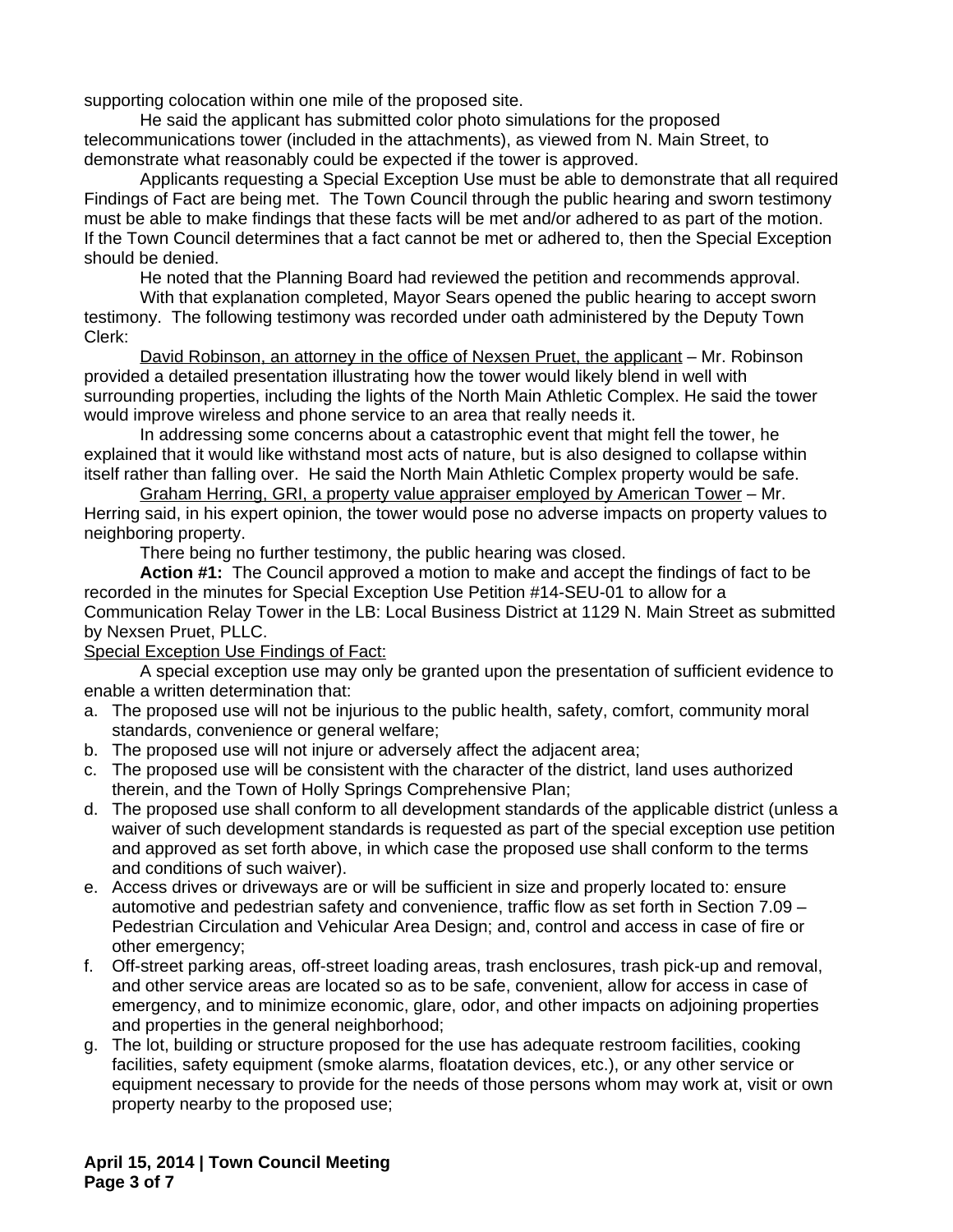- h. Utilities, schools, fire, police and other necessary public and private facilities and services will be adequate to handle the needs of the proposed use;
- i. The location and arrangement of the use on the site, screening, buffering, landscaping, and pedestrian ways harmonize with adjoining properties and the general area and minimize adverse impacts; and,
- j. The type, size, and intensity of the proposed use (including but not limited to such considerations as the hours of operation and numbers of people who are likely to utilize or be attracted to the use) will not have significant adverse impacts on adjoining properties or the neighborhood.

**Motion By:** Williams **Second By:** Sack **Vote:** Unanimous

*A* c*opy of Special Exception Use Petition 14-SEU-01 addressing the findings of fact is attached to these minutes.*

**Action #2:** Having made findings of fact, the Council approved a motion to approve Special Exception Use Petition #14-SEU-01 1129 N. Main Street Telecommunication Tower to allow for a Communication Relay Tower in the LB: Local Business District at 1129 N. Main Street as submitted by Nexsen Pruet, PLLC, Project Number 50242, dated Revised February 28, 2014 with the following conditions:

1. Operations must adhere to the evidence submitted by the applicant as stated in the findings of fact submitted in conjunction with 14-SEU-01.

**Motion by:** Lee **Second by:** Cobb **Vote:** Unanimous

**Action #3:** Motion to approve Development Plan #14-DP-03 for 1129 N. Main Street Telecommunication Tower as submitted by Nexsen Pruet, PLLC, Project Number 50242, dated Revised February 28, 2014 with the following conditions:

- 1) The following items must be provided on the first construction drawing submittal:
	- a) A detail for the required road improvements along the frontage of this property consistent with the Town's Comprehensive Transportation Plan cross-section for Main Street (86' btb on 109' R/W including median).
- 2) Prior to construction drawing approval, a fee-in-lieu of construction for the Main Street road improvements along the frontage of this property will be required.
- 3) Prior to issuance of Building Permit, the applicant shall submit a revised landscape plan in which the proposed Leland Cypress evergreen trees shall be replaced with a comparable evergreen species, as determined in consultation with Planning and Zoning staff.

**Motion by:** Williams **Second by:** Cobb **Vote:** Unanimous

**8b. Public Hearing: Special Exception Use Petition 14-SEU-02 -** Ms. Holloman said the Town has received a request for a Special Exception Use for a car wash, previously known as Splash and Dash, located at 1100 N. Main Street. The car wash first was approved in 1997; however, the business has not been operational for more than six months and as result, the special exception use has since expired. Now under new ownership, owners are requesting that this existing 3,026 square-foot structure be re-opened.

She said the new owners also have chosen to incorporate a walk-up ice vending machine into an existing car wash bay. The Unified Development Ordinance requires that vending machines abut primary building walls and shall not be located in a required yard or buffer yard; however, the UDO makes no mention of their appearance and size.

**April 15, 2014 | Town Council Meeting Page 4 of 7**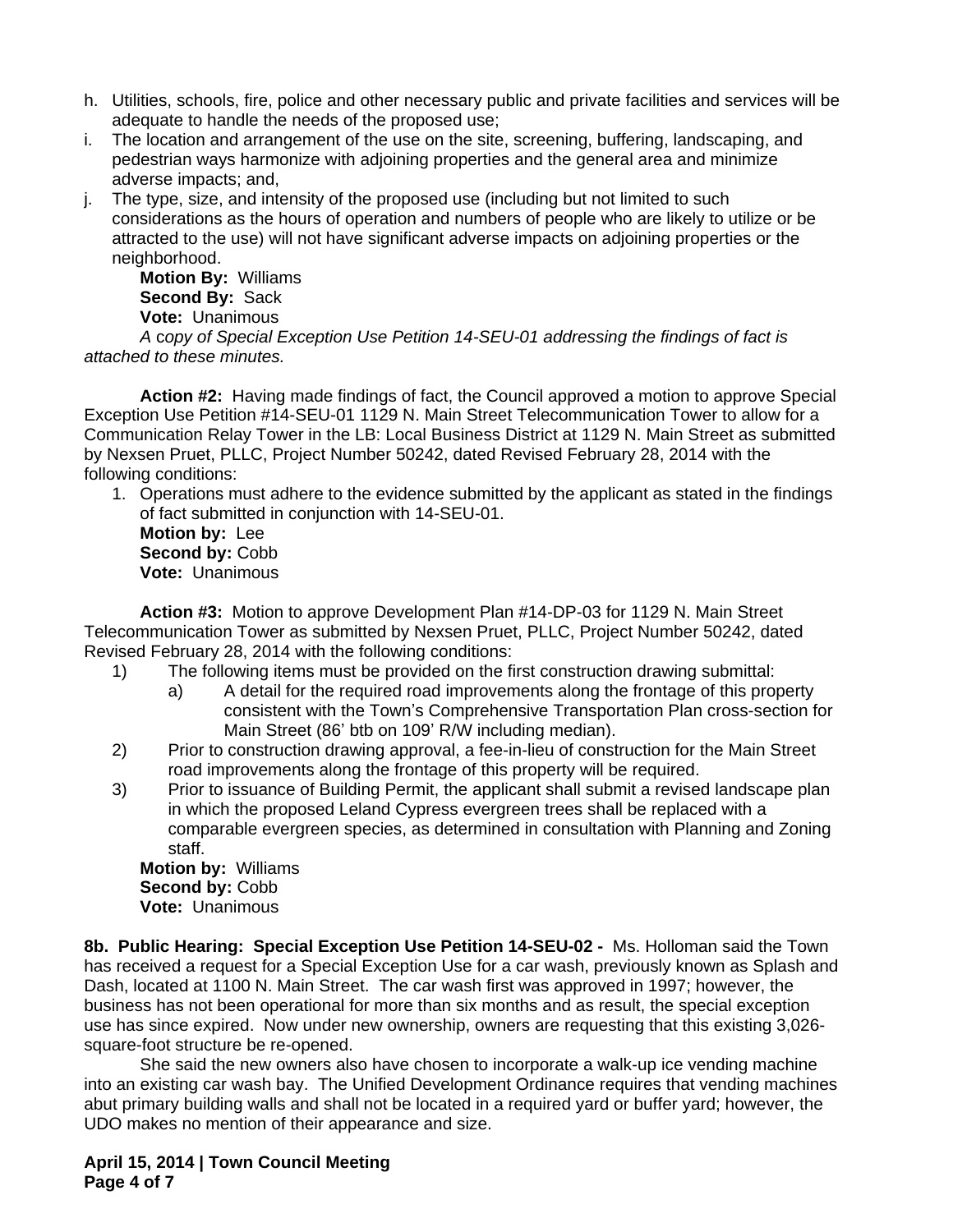Applicants requesting a Special Exception Use, must be able to demonstrate that all required Findings of Fact are being met. The Town Council through the public hearing and sworn testimony must be able to make findings that these facts will be met and/or adhered to as part of the motion. If the Town Council determines that a Fact cannot be met or adhered to, then the Special Exception should be denied.

She noted that the Planning Board had reviewed the petition and recommends approval.

With that explanation completed, Mayor Sears opened the public hearing to accept sworn testimony. The following testimony was recorded under oath administered by the Deputy Town Clerk:

Michael Loewe, 7232 Vintage Glen Way, Fuquay-Varina, representing the applicant – Mr. Loewe said he and his partners were working hard to make sure that the business property would be developed nicely and be an asset to the community.

There being no further testimony, the public hearing was closed.

**Action #1:** The Council approved a motion to make and accept the findings of fact to be recorded in the minutes for Special Exception Use Petition #14-SEU-02 to allow for a Car Wash in the LB: Local Business District for 1100 North Main Street Car Wash as submitted by Manlo Enterprises, LLC dated 3/3/14.

### Special Exception Use Findings of Fact:

A special exception use may only be granted upon the presentation of sufficient evidence to enable a written determination that:

- k. The proposed use will not be injurious to the public health, safety, comfort, community moral standards, convenience or general welfare;
- l. The proposed use will not injure or adversely affect the adjacent area;
- m. The proposed use will be consistent with the character of the district, land uses authorized therein, and the Town of Holly Springs Comprehensive Plan;
- n. The proposed use shall conform to all development standards of the applicable district (unless a waiver of such development standards is requested as part of the special exception use petition and approved as set forth above, in which case the proposed use shall conform to the terms and conditions of such waiver).
- o. Access drives or driveways are or will be sufficient in size and properly located to: ensure automotive and pedestrian safety and convenience, traffic flow as set forth in Section 7.09 – Pedestrian Circulation and Vehicular Area Design; and, control and access in case of fire or other emergency;
- p. Off-street parking areas, off-street loading areas, trash enclosures, trash pick-up and removal, and other service areas are located so as to be safe, convenient, allow for access in case of emergency, and to minimize economic, glare, odor, and other impacts on adjoining properties and properties in the general neighborhood;
- q. The lot, building or structure proposed for the use has adequate restroom facilities, cooking facilities, safety equipment (smoke alarms, floatation devices, etc.), or any other service or equipment necessary to provide for the needs of those persons whom may work at, visit or own property nearby to the proposed use;
- r. Utilities, schools, fire, police and other necessary public and private facilities and services will be adequate to handle the needs of the proposed use;
- s. The location and arrangement of the use on the site, screening, buffering, landscaping, and pedestrian ways harmonize with adjoining properties and the general area and minimize adverse impacts; and,
- t. The type, size, and intensity of the proposed use (including but not limited to such considerations as the hours of operation and numbers of people who are likely to utilize or be attracted to the use) will not have significant adverse impacts on adjoining properties or the neighborhood.

**Motion By:** Williams **Second By:** Sack **Vote:** Unanimous

**April 15, 2014 | Town Council Meeting Page 5 of 7**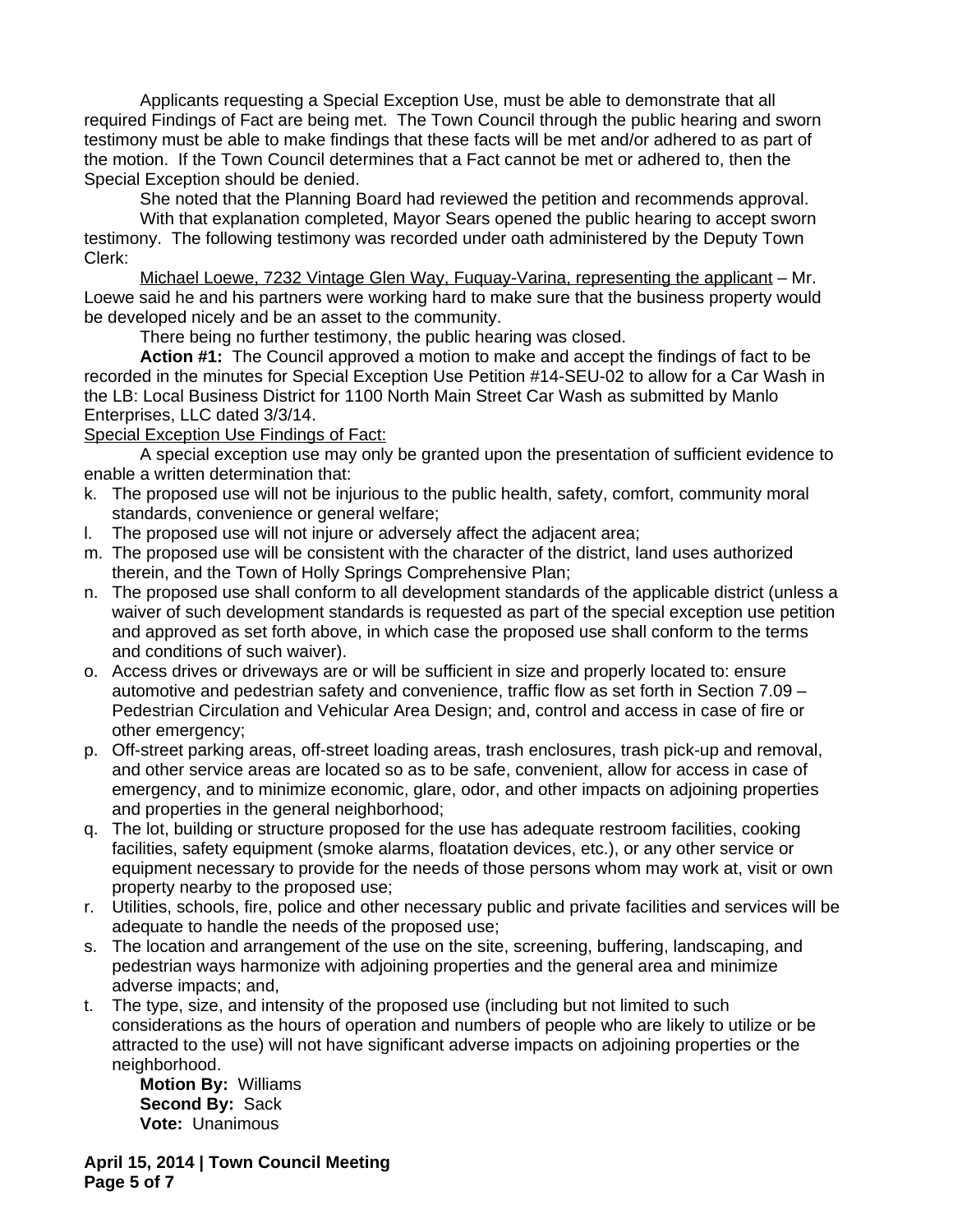*A* c*opy of Special Exception Use Petition 14-SEU-02 addressing the findings of fact is attached to these minutes.*

**Action #2:** Having made findings of fact, the Council approved a motion to approve Special Exception Use Petition #14-SEU-02 to allow for a Car Wash in the LB: Local Business District for 1100 North Main Street Car Wash as submitted by Manlo Enterprises, LLC dated 3/3/14 with the following conditions:

1) Business operations must adhere to the evidence submitted by the applicant as stated in the findings of fact submitted in conjunction with 14-SEU-02.

2) Within ten days of Town Council approval, the applicant shall submit a revised site plan for review & approval by the Department of Planning & Zoning as necessary to show the addition of two off-street parking requirements for the ice vending machine.

3) Within 180 days of Town Council approval, the applicant shall resurface and restripe all pavement within the property as necessary to ensure adequate traffic patterns and flows are adhered to.

**Motion by:** Cobb **Second by:** Williams **Vote:** Unanimous

**9. Consent Agenda:** The Council approved a motion to approve all items on the Consent Agenda. The motion carried following a motion by Councilman Sack, a second by Councilman Cobb and a unanimous vote. The following actions were affected:

9a. Minutes – The Council approved minutes of the Council's special and regular meetings held March 18, 2014.

9b. Budget Report - The Council received a monthly report of amendments to the FY 2013-14 budget approved by the town manager. *A copy of the budget amendment report is attached to these minutes.*

9c. Budget Amendment, \$7,049 - The Council adopted an amendment to the FY 2013-14 budget in the amount of \$7,049 to cover final expenses for the Womble Park project. *A copy of the budget amendment is attached to these minutes.*

9d. NCREN Agreement – The Council approved to enter into a North Carolina Research and Education Network access and transport service subscription agreement.

9e. Fire Station #3 Lease Agreement Amendment – The Council approved an increase in rent of \$100 per month for Fire Station No. #3.

9f. Police Officer Reclassification - The Council approved to reclassify a vacant police officer position, grade 77, to a police lieutenant, grade 83.

9g. Town Facilities Closed May 2, 2014 - The Council approved to close Town Hall and noncritical Town offices from 11:30 a.m. to 1 p.m. Friday, May 2 for memorial event.

**10a. North Main Street Extension Project -** Mr. Schifano said Town staff has been working with consultants on the design of the Main Street Extension project, which is funded partially by matching grants from the North Carolina Department of Transportation.

He said that staff has approached all landowners and have explained the limits of the expansion and described what is needed from an acquisition standpoint in order to construct the improvements. Of the 56 parcels affected by this project, Patrick Lee, the town's acquisition agent was able to successfully negotiate a voluntary purchase for all but the attached 23 parcels. These 23 parcels are owned by 11 different landowners (two landowners own several parcels.)

He said the resolution would allow the town to acquire the areas described by condemnation, a legal process by which we "take" the property immediately upon filing a lawsuit and depositing with the court what the town has determined is fair market value of the property. The landowner is entitled to a jury trial to determine if the town was correct in its valuation and deposit.